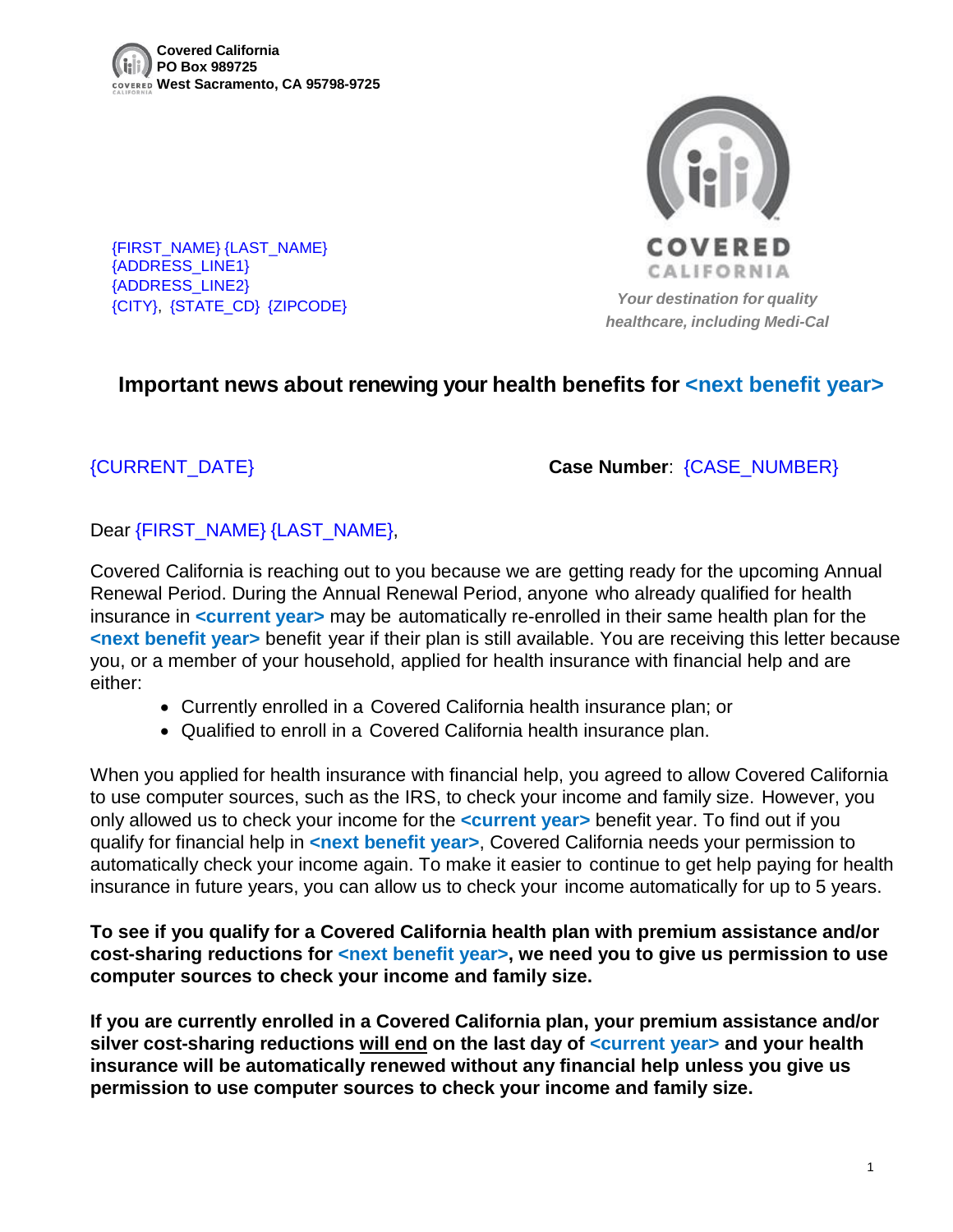## Important: In order to accurately complete your renewal for the *sect benefit year*, benefit **year, please update your consent information by September 30, <current year>.**

In order to give us permission to check your income and family size, you can log in to your CoveredCA.com account and follow these steps:

- 1. After you have logged in to your CoveredCA.com account, look for the "ACTIONS" section of the webpage (located on the right);
- 2. Click on the "Update Consent for Verification and Tax Filing Attestation" link;
- 3. Click on the drop down menu to choose the number of years (up to 5 years) you want to allow Covered California to check your income and family size; and
- 4. Click the "Update" button on the bottom of the webpage to submit your choice.

Or you can call the Covered California Service Center at **1-800-300-1506**, where a representative can assist you. You can call Monday through Friday 8 a.m. to 6 p.m. During certain times of the year, the Service Center may be available Saturdays 8 a.m. to 5 p.m. The call is free.

You can also contact your Covered California Certified Enrollment Counselor or Insurance Agent to get help renewing your application. You can find a Covered California Certified Enrollment Counselor or Insurance Agent at [www.CoveredCA.com/get-help/local/](http://www.coveredca.com/get-help/local/) if you do not have one.

This notice is being sent to you in compliance with the Affordable Care Act: 45 CFR 155 § 410 Initial and annual open enrollment periods.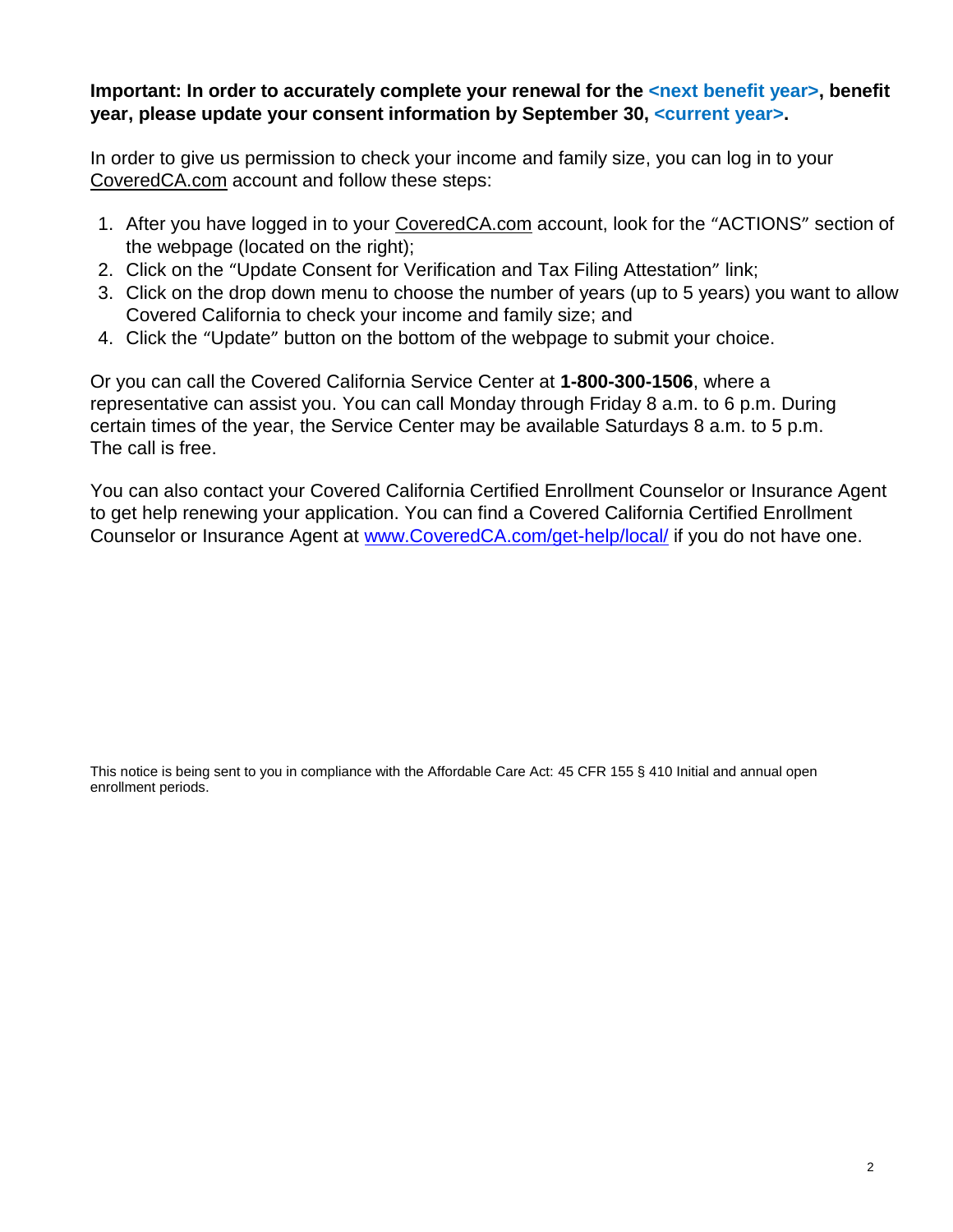**English:** IMPORTANT: Do you need help reading this letter? This letter is about your health insurance application. Covered California is getting ready for the upcoming Annual Renewal Period. We need you to give us permission to see if you qualify for financial help. You can call 1-800-300-1506 to speak with someone who speaks your language. You can also ask for this letter to be translated to your language or in another format such as, large print. For TTY call 1-(888)-889-4500 where you can also request this letter in a different format.

**Español:** IMPORTANTE: ¿Necesita ayuda para leer esta carta? Esta carta es acerca de su solicitud de seguro de salud. Covered California se está preparando para el próximo período de renovación anual. Necesitamos que nos de permiso para ver si usted califica para recibir ayuda financiera. Usted puede llamar al 1-800-300-0213 para hablar con alguien que hable su idioma. También puede solicitar que esta carta sea traducida a su idioma o en otro formato, como, en letra grande. Para TTY llame al 1(888) -889-4500 donde también puede solicitar esta carta en un formato diferente. (Spanish)

中文**/**繁體字**:** 重要事項:您需要我們幫助您閱讀此函嗎?此次致函意在告知您有關您的健康保險申請事 宜。Covered California 正在準備迎接即將到來的年度續保期。我們需要您授權我們查看您是否有資格 獲得經濟補助。您可致電 1-800-300-1533,向講您的語言的人員諮詢。您亦可要求將此函翻譯為您的語 言版本或索取其他格式(如大字版)的信函。文字電話號碼用戶請撥打 1-(888)-889-4500, 透過撥打此 號碼亦可索取不同格式的信函。(Chinese)

**Tiếng Việt:** QUAN TRỌNG: Quý vị cần giúp đọc lá thư này? Lá thư này đề cập đến đơn đăng ký bảo hiểm y tế của quý vị. Covered California đang chuẩn bị sẵn sàng cho Giai Đoạn Gia Hạn Thường Niên sắp tới. Chúng tôi cần quý vị cho phép chúng tôi xem xét xem quý vị có đủ tiêu chuẩn nhận hỗ trợ tài chính hay không. Quý vị có thể gọi đến 1-800-652-9528 để nói chuyện với nhân viên nói ngôn ngữ của quý vị. Quý vị cũng có thể yêu cầu dịch lá thư này sang ngôn ngữ của quý vị hoặc dưới định dạng khác chẳng hạn như, bản in cỡ lớn. Đối với TTY hãy gọi đến số 1-(888)-889-4500 khi quý vị yêu cầu lá thư này dưới định dạng khác. (Vietnamese)

한국어**:** 중요사항: 이 편지를 읽는 데 도움이 필요하십니까? 본 편지는 귀하의 건강 보험 신청서에 관한 내용입니다. Covered California는 다가오는 연간 갱신 기간에 대비해 준비하고 있습니다. 재정적 지원 자격에 귀하가 적합한지 알아볼 수 있도록 저희에게 승인을 해주셔야 합니다. 1-800-738-9116 에 전화하여 귀하가 사용하는 언어로 통화하실 수 있습니다. 또, 이 편지의 번역이나 확대된 인쇄본 등의 다른 형식을 요청하실 수 있습니다. TTY의 경우, 1-(888)-889-4500에 전화하여 이 편지의 다른 형식을 요청하시기 바랍니다. (Korean)

**Tagalog:** MAHALAGA: Nangangailangan ka ba ng tulong sa pagbasa ng sulat na ito? Ang sulat na ito ay tungkol sa iyong aplikasyon sa health insurance. Naghahanda ang Covered California sa darating na Yugto ng Taunang Pag-renew (Annual Renewal Period). Kailangan na bigyan mo kami ng pahintulot upang makita kung ikaw ay kwalipikado para sa pinansiyal na tulong. Maaari kang tumawag sa 1-800-983-8816 upang makipag-usap sa isang tao na nagsasalita ng iyong wika. Maaari mo ring hilingin na ang sulat na ito ay isalin sa iyong wika o sa ibang pormat tulad ng, malalaking letra. Para sa TTY tumawag sa 1-(888)-889-4500 kung saan maaari mo ring hilingin ang sulat na ito sa naiibang pormat.

**Hmoob:** TSEEM CEEB: Koj puas xav tau kev pab nyeem tsab ntawv no? Nov yog tsab ntawv hais txog koj daim ntawv thov kev pab kas phais pov hwm kev noj qab haus huv. Covered California npaj txhij rau Lub Sijhawm Tshuaj Ntsuam Xyuas Hauv Lub Xyoo yuav los txog no lawm. Peb xav tau kev tso cai ntawm koj los saib xyuas seb koj puas muaj cai tau txais kev pab nyiaj txiag. Koj tuaj yeem hu 1-800-771-2156 mus tham nrog ib tug neeg uas paub hais koj hom lus. Koj kuj tuaj yeem thov kom lawv muab tsab ntawv no txhais ua koj hom lus lossis muab luam tawm kom loj. Rau TTY hu rau 1- (888)-889-4500 uas yog qhov chaw koj tuaj yeem thov kom muab tsab ntawv no luam tawm ua lwm